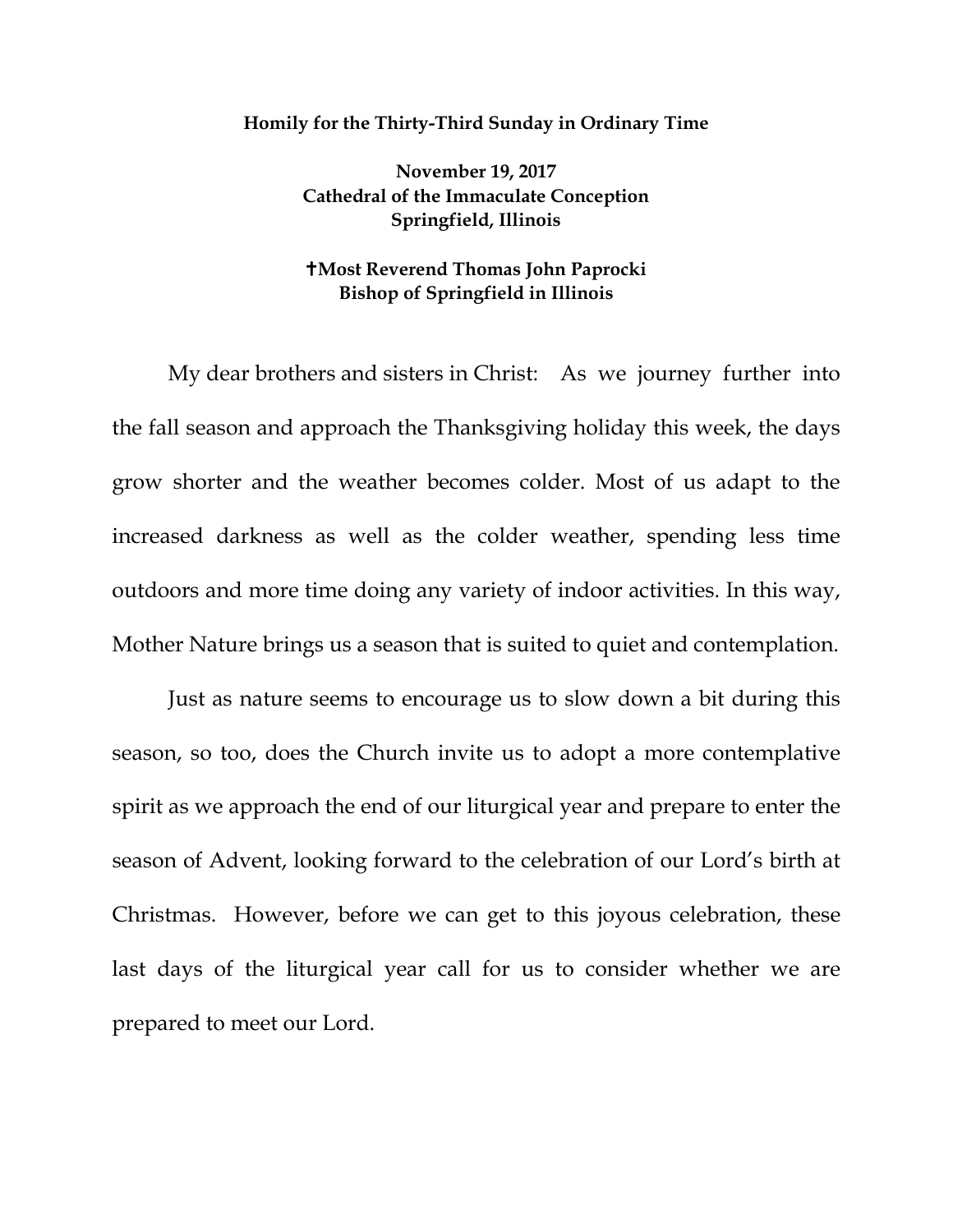In the past couple of weeks, our readings have invited us to reflect on this very topic. Last Sunday, we were reminded in the parable of the ten virgins that we should stay awake, for we know not the day or the hour at which our Lord will come. Just a few moments ago, we heard in our second reading that the Lord comes like a thief in the night. Both of these clearly point to the necessity of living as Christ's disciples each and every day so that we might be prepared for whenever we are called to meet our Lord.

In the parable of the talents that we heard in today's Gospel, Our Lord tells of a man who was embarking on a journey, but before leaving summoned his servants and gave to each of them a certain amount of money to care for in his absence. Two of the servants went out and used what their master had given them wisely and, in turn, saw a return and doubled what they had been given. However, the third servant, fearful of the master, kept to himself what he had been given and returned only that to the master. The two that used the gift wisely and saw a return on what they had been given are invited to share their master's joy, whereas the one who kept to himself what he had been given was cast out.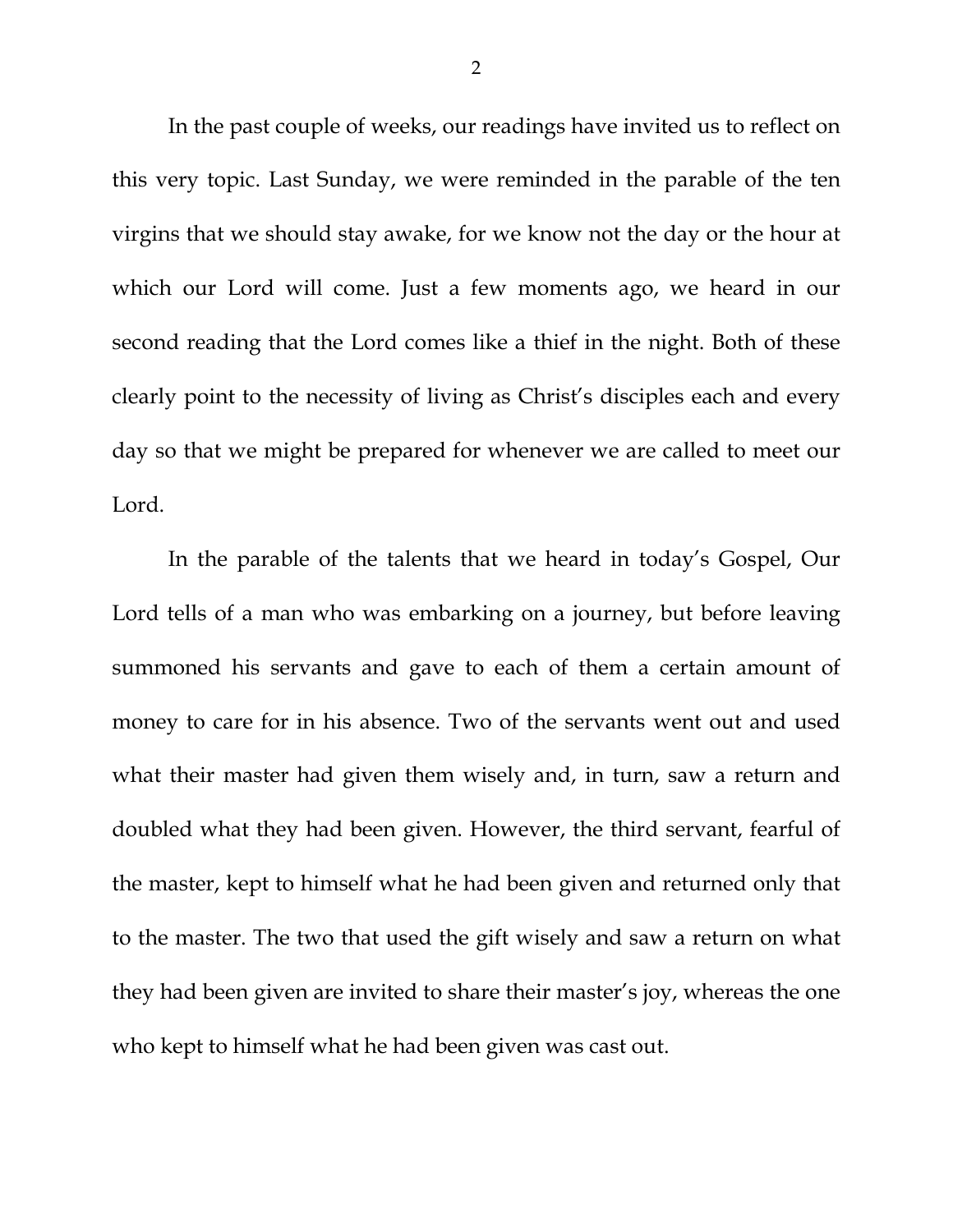In trying to understand this parable, there is room for confusion when one word has multiple meanings, as is the case with the word "talent" in this parable. Today we think of "talent" as a special attribute that a person possesses – in sport, in art, in music or whatever. Talents are the gifts that enable people to excel in a particular area or field in their lives. These talents are not earned, but they can be developed. We are annoyed when we see gifted people who do not use their talents properly; we are particularly impressed with people who use their talents for the good of others.

<span id="page-2-0"></span>The talents in today's Gospel are different, however: more like sums of money that can be invested, which is what two characters in the parable do with them. The talent was a measure of weight of an amount of metal. A single talent of silver was worth more than fifteen times the basic daily wage of the time, so gifts of one, two or five talents were very extravagant. One man, however, does what people in New Testament times were advised to do with their money: he buried it for safety. Two thousand years ago the sensible thing was to dig a hole and bury your savings because it was too easy for burglars literally to break a hole in the wall of a house and steal valuables.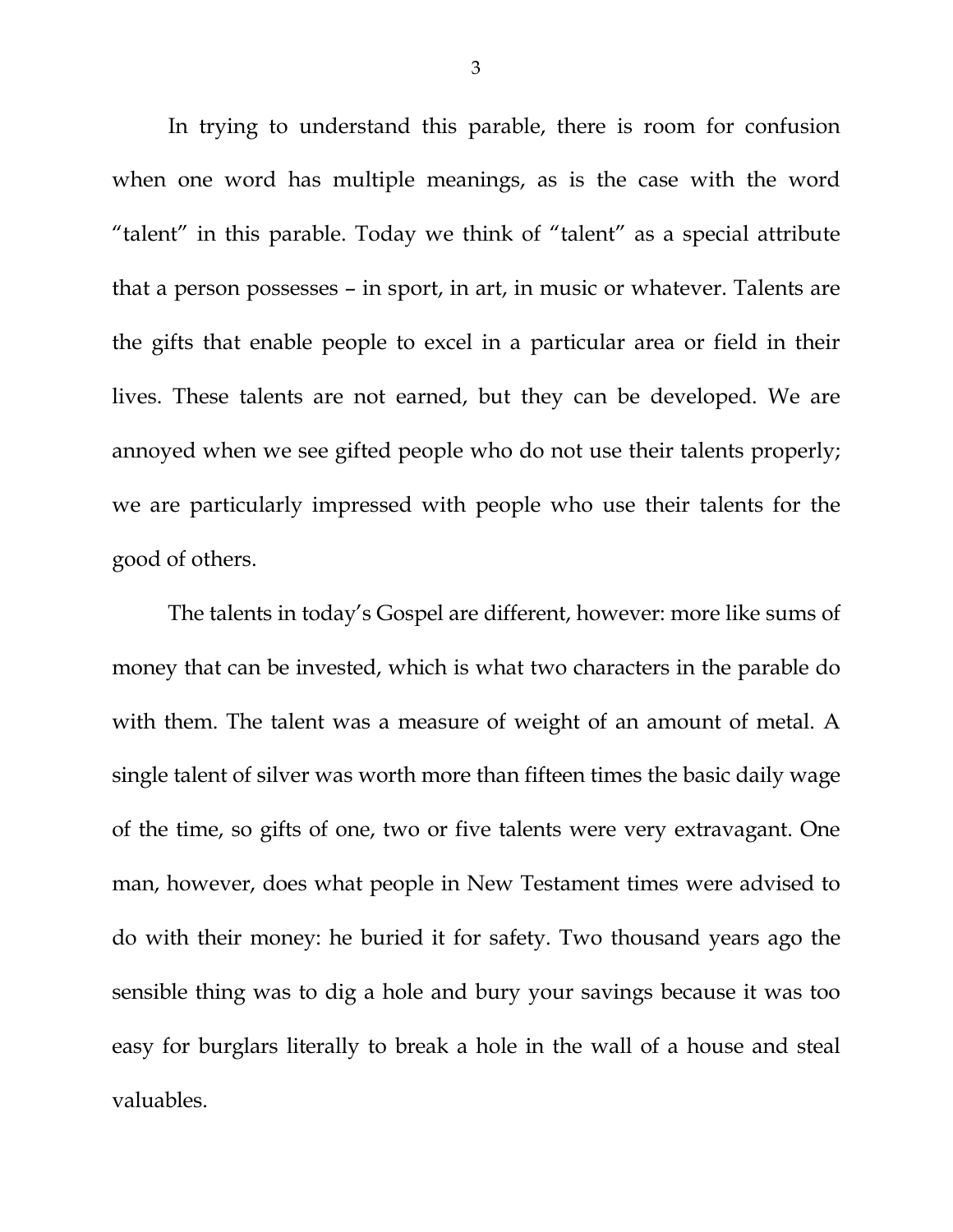Parables are notorious for turning upside down the expected order of things, and this one is no exception. The high risk takers are rewarded for their audacity; the prudent one is punished. It is clear that playing safe with God's gifts is not an option in the kingdom of heaven.

We may wonder how this parable speaks to us today. Perhaps the clue is in the reward. Those who took risks are not given extra talents; they are praised identically for being good and faithful servants, and they are invited to come and share their master's happiness. The one who played safe, risking nothing for his master, is deprived of his talent and cast out.

The emphasis is on the positive, however. This parable reminds us that we have been given much by God. We don't have the option of not using our gifts to build God's kingdom. We are the servants; the talents are the gifts that God has bestowed on us – our intelligence, our ability to love, our skills, and even temporal goods; the journey that the master takes signifies the duration of our life; his unexpected return represents our death; the settling of accounts our judgement; and the banquet is Heaven. Whatever we invest, the promised reward is to share in the happiness of the master's kingdom.

4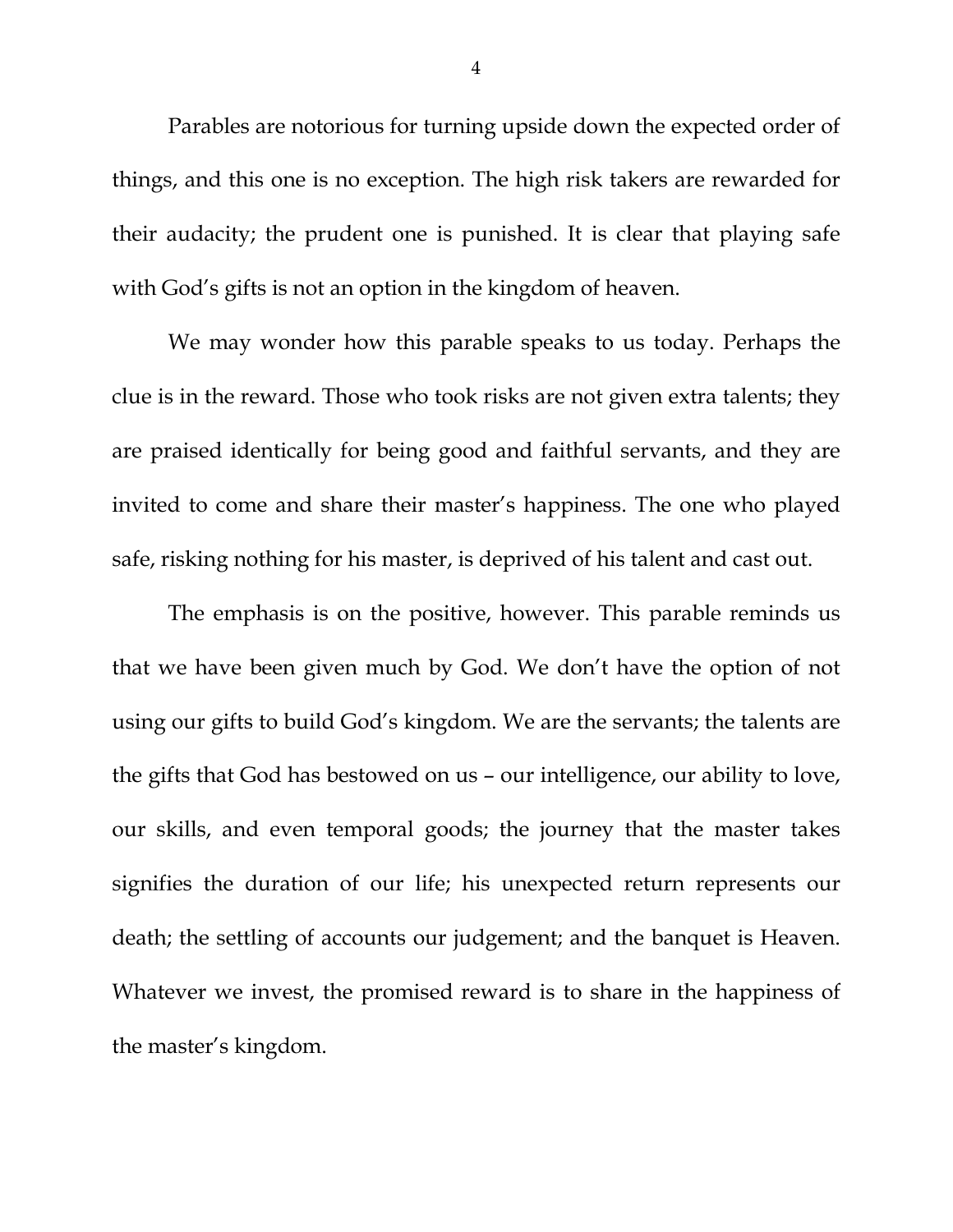It is a timely idea to consider during this month of November when we remember in our prayers those who have died. We pray for them, and for ourselves, secure in the promise that if we invest in the kingdom of God, we can look forward to a life that takes us into the fullness of God's life itself. It is the perfection of anything we could ever hope for.

As we prepare for the end of our liturgical year and enter into the season of Advent, may we use this time to reflect on our lives and seek to understand whether we utilize the gifts that our Lord has given us to build up the kingdom of God on earth, so living the stewardship and discipleship way of life, or whether we keep them to ourselves for our own gain.

Yesterday was a very important and historic day in the life of our diocese, as the Members of our Diocesan Synod voted overwhelmingly at our Final Session to declare that "the community of Catholic faithful in this diocese is committed to the discipleship and stewardship way of life as commanded by Christ Our Savior and as revealed by Sacred Scripture and Tradition."

I certainly hope that each of us can say that we live as good stewards of our talents by our striving to live as Christ's disciples on a daily basis. If,

5